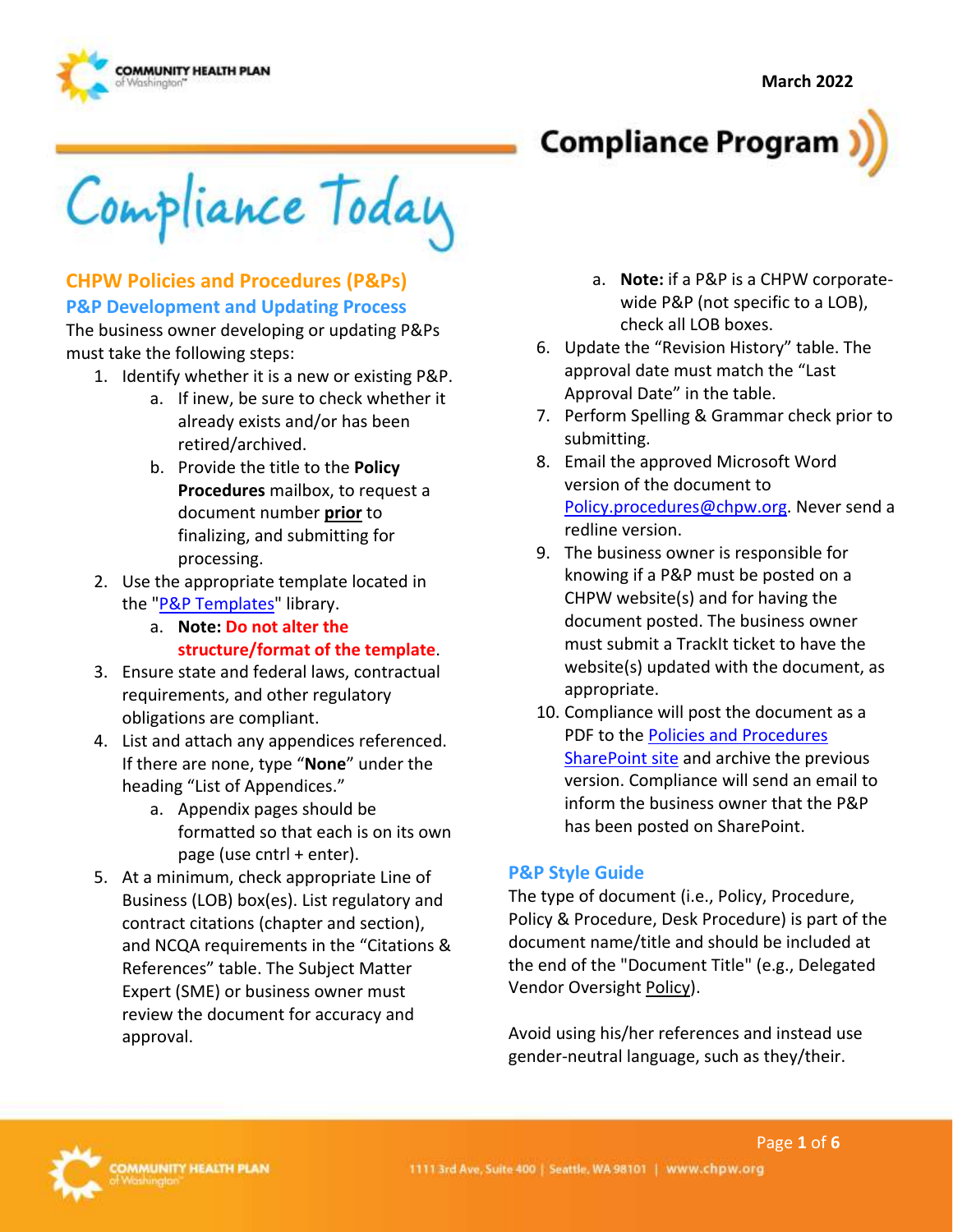



Compliance Today

Font: Calibri, 12 pt (unless headings), black (unless hyperlink).

Headings and lists: use headings and

bullet/numbered list styles built into MS Word and the P&P template. Do not customize. (Bullets or numbers shouldn't be gray and headings shouldn't be blue.)

 Delegated Vendor Oversight (DVO). Use the Acronyms/Abbreviations: be sure to spell out the first instance of an acronym, for example: following line of business (LOB) abbreviations within the document:

- Washington Apple Health Integrated Managed Care: WAHIMC
- Behavioral Health Services Only: BHSO
- Medicare Advantage: MA
- Cascade Select: CS

Citations: ensure citations are current and recorded accurately:

- Code of Federal Regulations: 42 CFR Part 2; 42 CFR § 422.503(b)(4)(vi)(C); 45 CFR §§ 160, 162, 164
- Revised Code of Washington: 19.255.010
- Washington Administrative Code: 284-04- 625
- Medicare Managed Care Manual: MMCM Ch. 21/PDBM Ch. 9 § 50.4.1
- HCA Contract: § 9.4; Exhibit G § 8

File naming convention: "Delegated Vendor Oversight Policy - CO321.docx"

• The title of the document ("Delegated Vendor Oversight") followed by the type of

document ("Policy," or "Procedure," or "Policy & Procedure," etc.) - followed by the document number.

• Do not use "&" in a file name, spell out "and."

Revision History: the below example is the proper intention for recording revision history.

**Revision History** 

| <b>SME Review:</b>                                       | 11/08/2010.03/16/2011.11/14/2011.11/03/2012.12/06/2013.<br>12/06/2013.04/16/2015.04/12/2016.08/22/2017.08/28/2018.<br>10/07/2019. 10/07/2020. 10/24/2021 |
|----------------------------------------------------------|----------------------------------------------------------------------------------------------------------------------------------------------------------|
| VP, Compilance<br><b>Officer Provisional</b><br>Approval | 04/28/2011. 11/30/2011. 11/06/2012. 04/23/2015. 04/13/2016.<br>08/22/2017.08/30/2018.10/08/2019.10/14/2020.10/25/2021                                    |
| <b>CHNW Ethics</b><br>Committee<br>Approval:             | 12/08/2010. 12/08/2011. 11/14/2012. 04/16/2014. 10/14/2015.<br>05/25/2016, 11/15/2017, 11/14/2018, 11/13/2019, 11/18/2020                                |

### **How to Convert from an Old to a New P&P Template**

To ensure prior version, (non-standard formatting) is not copied, follow these steps:

- 1. Copy content from the old template.
- 2. Paste into Notepad.
- 3. Remove any artifacts and correct formatting.
- 4. Copy from Notepad.
- 5. Paste to new template.
- 6. Reformat content using Word's built-in headings, bullet/number list functionality.

#### **For More Information**

• [CHPW Corporate Policy and Procedure](https://chpwa.sharepoint.com/:b:/r/sites/PoliciesandProcedures/Compliance/CHPW%20Corporate%20Policy%20and%20Procedure%20Process%20Procedure%20-%20CO305.pdf?csf=1&web=1&e=rCGmeR)  [Process Procedure](https://chpwa.sharepoint.com/:b:/r/sites/PoliciesandProcedures/Compliance/CHPW%20Corporate%20Policy%20and%20Procedure%20Process%20Procedure%20-%20CO305.pdf?csf=1&web=1&e=rCGmeR) (CO305)

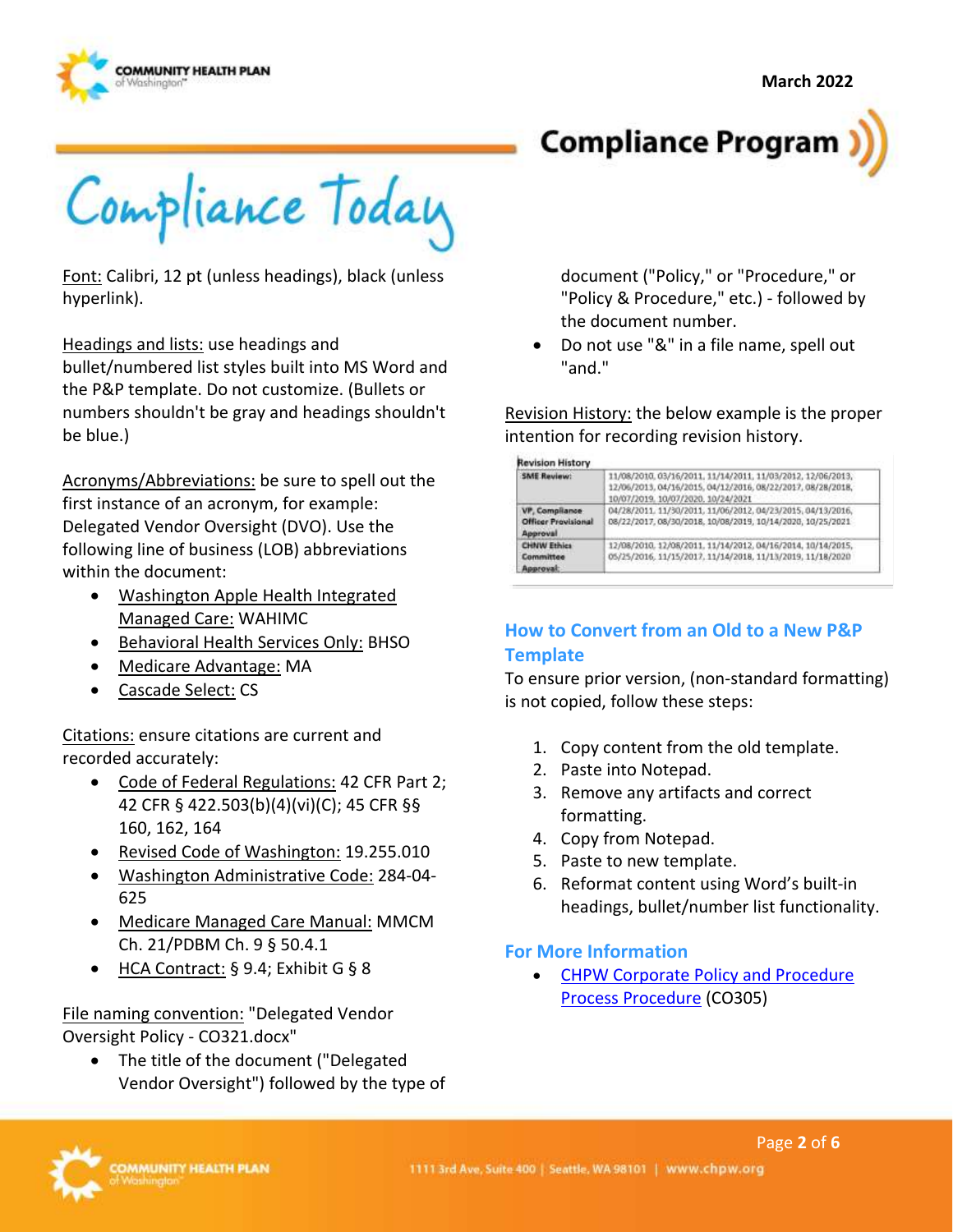

**Compliance Program** 

Compliance Today

# **Manager Oversight of Assigned Training and Privacy/Security Violations Process**

People managers are responsible for monitoring and ensuring timely completion of any training assigned to their direct reports, as well as Privacy and Security Violation attestations.

Managers monitor and remind staff training must be completed by the **due date**.

UKG Pro provides tools to people managers for monitoring training assigned to their direct reports.

Navigate to UKG Pro Learning and search for the training titled, "View Team Course Completion." This training outlines how people managers can view their direct reports training completion status in UKG Pro.

| Vine Team Course Completion                                                                                                                                                              |  |
|------------------------------------------------------------------------------------------------------------------------------------------------------------------------------------------|--|
| Makage Carrier   B. Hutch   Europe   Hutchmann   III III III III II                                                                                                                      |  |
| the control of the first of the first product of the control of the control of the control of the control of the<br>The motor directed from a manager can other from toperty instruments |  |

In addition to ensuring timely workforce member completion of Privacy and Security Violation attestations and assigned retraining, managers are responsible for engaging their HR Business Partner (HRBP) for any coaching and/or disciplinary actions.

#### **For More Information**

• HR's article on how to search for training [courses in UKG Pro Learning](https://inside.chpw.org/employee_tools/knowledge_updates/learning_series_how_to_use_ukg_learning_part_2) 

- **Corrective Action and Discipline Policy** (EE204)
- [HIPAA and Privacy/Security Safeguards](https://chpwa.sharepoint.com/:b:/r/sites/PoliciesandProcedures/Compliance/HIPAA%20and%20Privacy-Security%20Safeguards%20Violations%20Policy%20-%20CO325.pdf?csf=1&web=1&e=4ooJ1y)  [Violations Policy](https://chpwa.sharepoint.com/:b:/r/sites/PoliciesandProcedures/Compliance/HIPAA%20and%20Privacy-Security%20Safeguards%20Violations%20Policy%20-%20CO325.pdf?csf=1&web=1&e=4ooJ1y) (CO325)

## **Cybersecurity: Microsoft Teams Targeted with Malware**

Microsoft Teams is emerging as an increasingly popular attack target for cybercriminals. Cybercriminals are targeting Teams users by planting malicious documents in chat threads that execute Trojans that ultimately can take over enduser machines. Cybersecurity researchers report, "By attaching the file to a Teams chat, hackers have found a new way to target millions of users."

To plant malicious documents, cybercriminals have to obtain access to the application. This is possible when an email is compromised through phishing, resulting in obtaining credentials or other access to a network. The cybercriminal can compromise a partner organization and listen in on interorganizational chats. They can compromise an email address and use that email to access Teams. They can steal Microsoft 365 credentials, giving them open access to Teams as well as the entire Office suite.

The cybercriminal attaches a .exe file to a chat (called "User Centric") which is an actual trojan. To the end-user, it looks legitimate, because it appears to come from a trusted user. Many users won't think twice and will click on the file.

If that happens, the executable will then install DLL files that install malware as a Windows program

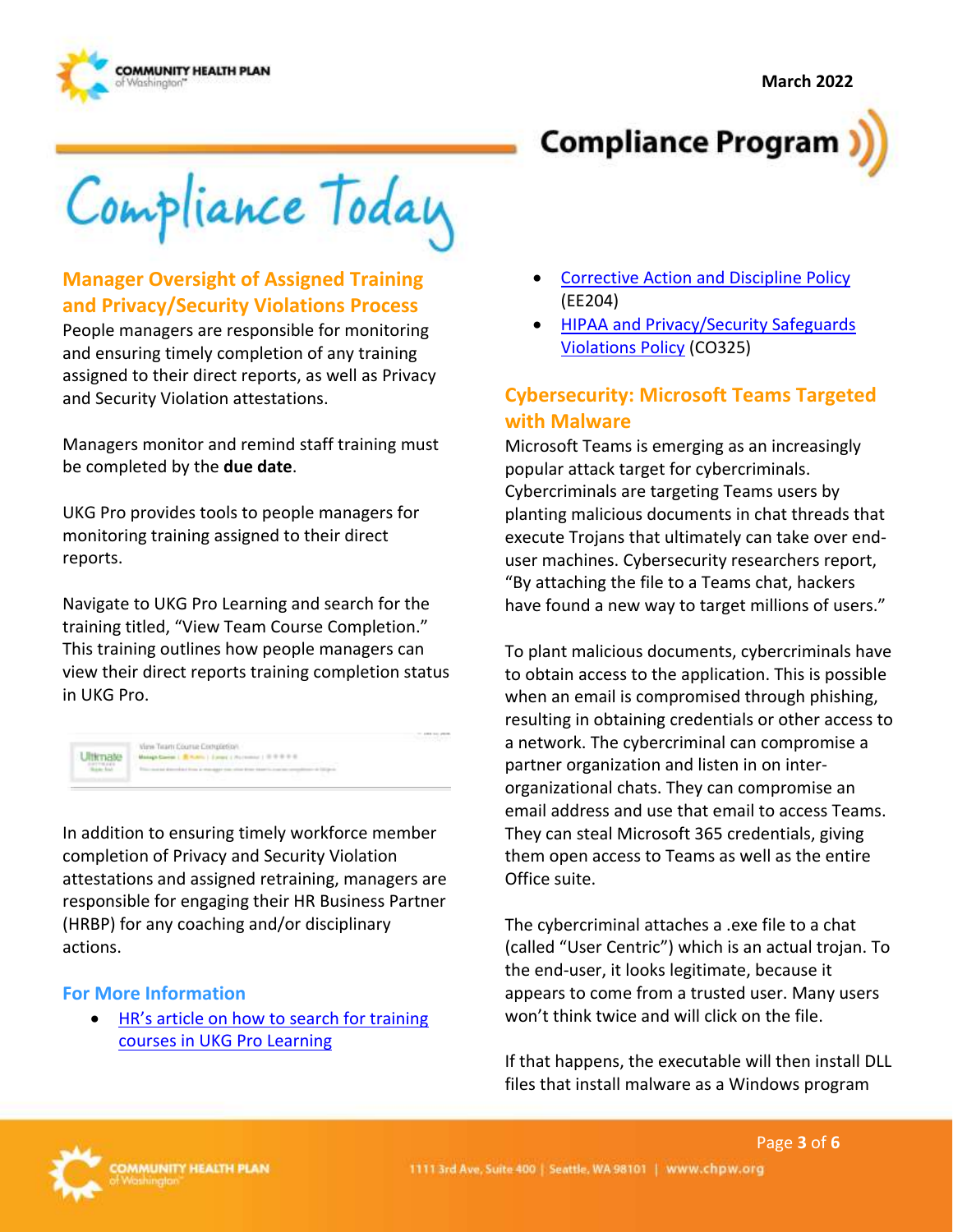



Compliance Today

and create shortcut links to self-administer on the victim's machine. The ultimate goal of malware is to take over control of the machine and perform other nefarious activities.

Workforce members must be aware that clicking on links "*anywhere"* can have the same implications as clicking on a link in an email. It is vitally important all workforce members always be cautious of opening attachments or clicking on links, no matter where it is presented.

#### **For More Information**

- [Information Privacy: Workforce Member](https://chpwa.sharepoint.com/:b:/r/sites/PoliciesandProcedures/Compliance/Information%20Privacy-Workforce%20member%20Responsibilities%20Procedure%20-%20CO317.pdf?csf=1&web=1&e=LAWaKj)  [Responsibilities Procedure \(](https://chpwa.sharepoint.com/:b:/r/sites/PoliciesandProcedures/Compliance/Information%20Privacy-Workforce%20member%20Responsibilities%20Procedure%20-%20CO317.pdf?csf=1&web=1&e=LAWaKj)CO317)
- [Acceptable Use Policy](https://chpwa.sharepoint.com/:b:/r/sites/PoliciesandProcedures/IST/Acceptable%20Use%20Policy%20-%20IT130.pdf?csf=1&web=1&e=S6oBKv) (IT130)
- [Malware Protection Policy](https://chpwa.sharepoint.com/:b:/r/sites/PoliciesandProcedures/IST/Malware%20Protection%20Policy%20-%20IT137.pdf?csf=1&web=1&e=oPT481) (IT137)
- [Password Management Policy \(](https://chpwa.sharepoint.com/:b:/r/sites/PoliciesandProcedures/IST/Password%20Management%20Policy%20-%20IT129.pdf?csf=1&web=1&e=JMPaC9)IT129)

#### **Workforce Badge Use and Access**

Secured access and proper badge use are important parts of protecting our members' privacy and the security of CHPW's facility. **All individuals are required to visibly display their ID badge while in the building**. It is your responsibility to **always** swipe your badge at every secured access door.

CHPW issues the following types of badges:

- CHPW Employees (Regular or Temporary)
- Contingent Worker (Contractor)
- Board member
- Vendor
- Visitor
- Loaner

Proper use of your ID badge is mandatory and ensures CHPW's facility remains secure. Things to keep in mind:

- Always make sure your badge is visible.
- Always keep your ID (image and name) visible.
- Never follow another employee through the door (tailgate).

**All** visitors, including children, must be checked in with reception and receive a visitor badge before entering CHPW's facilities. Visitors **must be escorted at all times.** 

If you observe someone attempting to tailgate, gently remind them to use their access badge.

If you forget your badge, you can obtain a loaner badge from reception (for a period of up to three (3) days). If reception is not open, **you must wait**  until someone is able to issue you a loaner badge before entering CHPW's facility. You can obtain a loaner badge up to two-times per month. More than two-times in a month, your manager will need to obtain and return the loaner badge on your behalf.

#### **For More Information**

- [Information Privacy: Workforce Member](https://chpwa.sharepoint.com/:b:/r/sites/PoliciesandProcedures/Compliance/Information%20Privacy-Workforce%20member%20Responsibilities%20Procedure%20-%20CO317.pdf?csf=1&web=1&e=LAWaKj)  [Responsibilities Procedure](https://chpwa.sharepoint.com/:b:/r/sites/PoliciesandProcedures/Compliance/Information%20Privacy-Workforce%20member%20Responsibilities%20Procedure%20-%20CO317.pdf?csf=1&web=1&e=LAWaKj) (CO317)
- [Facility Access Controls Physical Security](https://chpwa.sharepoint.com/:b:/r/sites/PoliciesandProcedures/Facilities/Facility%20Access%20Controls%20Physical%20Security%20Safeguards%20Policy%20-%20FA310.pdf?csf=1&web=1&e=wWPfeM)  [Safeguards Policy \(](https://chpwa.sharepoint.com/:b:/r/sites/PoliciesandProcedures/Facilities/Facility%20Access%20Controls%20Physical%20Security%20Safeguards%20Policy%20-%20FA310.pdf?csf=1&web=1&e=wWPfeM)FA310)

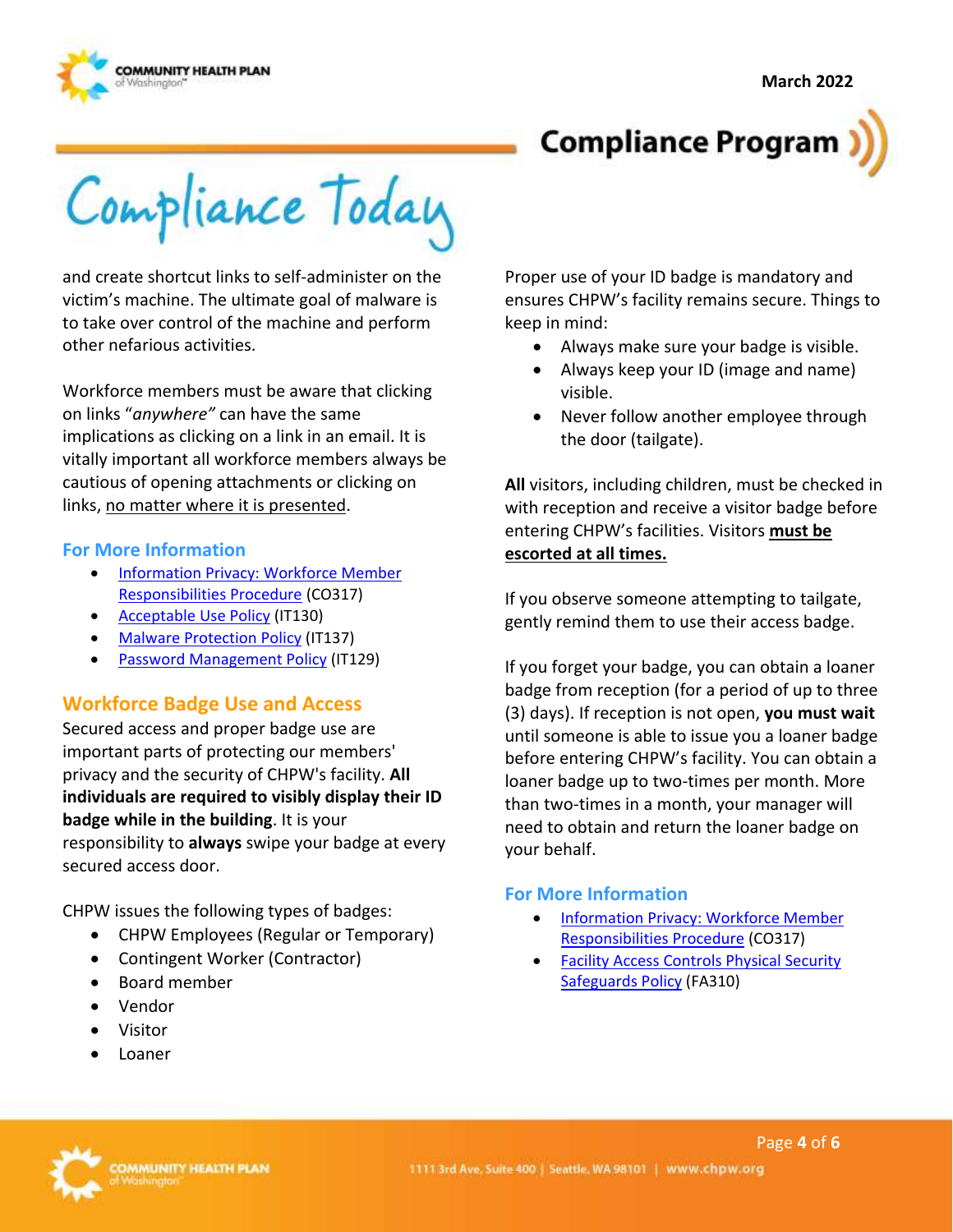

# **Compliance Program**

Compliance Today

#### **Compliance Hotline Anonymous Reporting**



CHPW provides access to a confidential, anonymous **Compliance Hotline** for workforce members to report instances of suspected or detected non-compliance, potential fraud, waste, and abuse (FWA), and other compliance and ethics concerns. The Hotline is operated and available 24 hours a day, seven days a week at **(800) 826-6762**, by NAVEX (vendor). You can also make an anonymous report online by visiting the Compliance Hotline reporting site at: [http://chpw.ethicspoint.com/.](http://chpw.ethicspoint.com/) You can access the online reporting site with the link above, visiting the 'Compliance Hotline' button from the Employee Quick Links on the inside CHPW home page, and from a link on the [Compliance Page on](https://inside.chpw.org/departments/compliance)  [inside CHPW.](https://inside.chpw.org/departments/compliance)

To ensure confidentiality in reporting, the Hotline vendor does not trace or record calls. When you make a report online, you are provided with a '**Report Key'** and will be required to create a password in order to follow up on your report. You will not be able to follow up on your submission with the Report Key and password. NAVEX is

unable to recover this information for you. If you choose to remain anonymous, no one will attempt to identify you. If you choose to identify yourself, CHPW will keep your identity confidential, to the fullest extent possible or allowed by law.

When you make a report, the information is provided to the VP Compliance Officer and VP, General Counsel for investigation and resolution.

# **Updates and Reminders:**

#### **Compliance Launches e-Visual Control Board**

In Compliance's ongoing effort of transparency and providing insight into the functions of the Compliance Team, we have converted the Visual Control Board (located near the Community Lounge) into an e-Visual Control Board on *inside CHPW*.

Visit the new [e-Visual Control Board](https://inside.chpw.org/departments/compliance/vcb) for information related to:

- Incident and Breach reports
- Member Rights requests
- Privacy and Security Violations
- FWA case status
- Audit schedule (by month)
- Audit status
- Lines of Business (LOBs) operational performance results
- Compliance/FWA Training Status Report

#### **Recently Updated Compliance P&Ps**

• [Advance Directives Procedure](https://chpwa.sharepoint.com/:b:/r/sites/PoliciesandProcedures/Compliance/Advance%20Directives%20Procedure%20-%20CO292.pdf?csf=1&web=1&e=ihtFl8) (CO292)

Page **5** of **6** 

• [Compliance Education and Training](https://chpwa.sharepoint.com/:b:/r/sites/PoliciesandProcedures/Compliance/Compliance%20Education%20and%20Training%20Program%20Procedure%20-%20CO294.pdf?csf=1&web=1&e=GnULUZ)  [Program Procedure](https://chpwa.sharepoint.com/:b:/r/sites/PoliciesandProcedures/Compliance/Compliance%20Education%20and%20Training%20Program%20Procedure%20-%20CO294.pdf?csf=1&web=1&e=GnULUZ) (CO294)